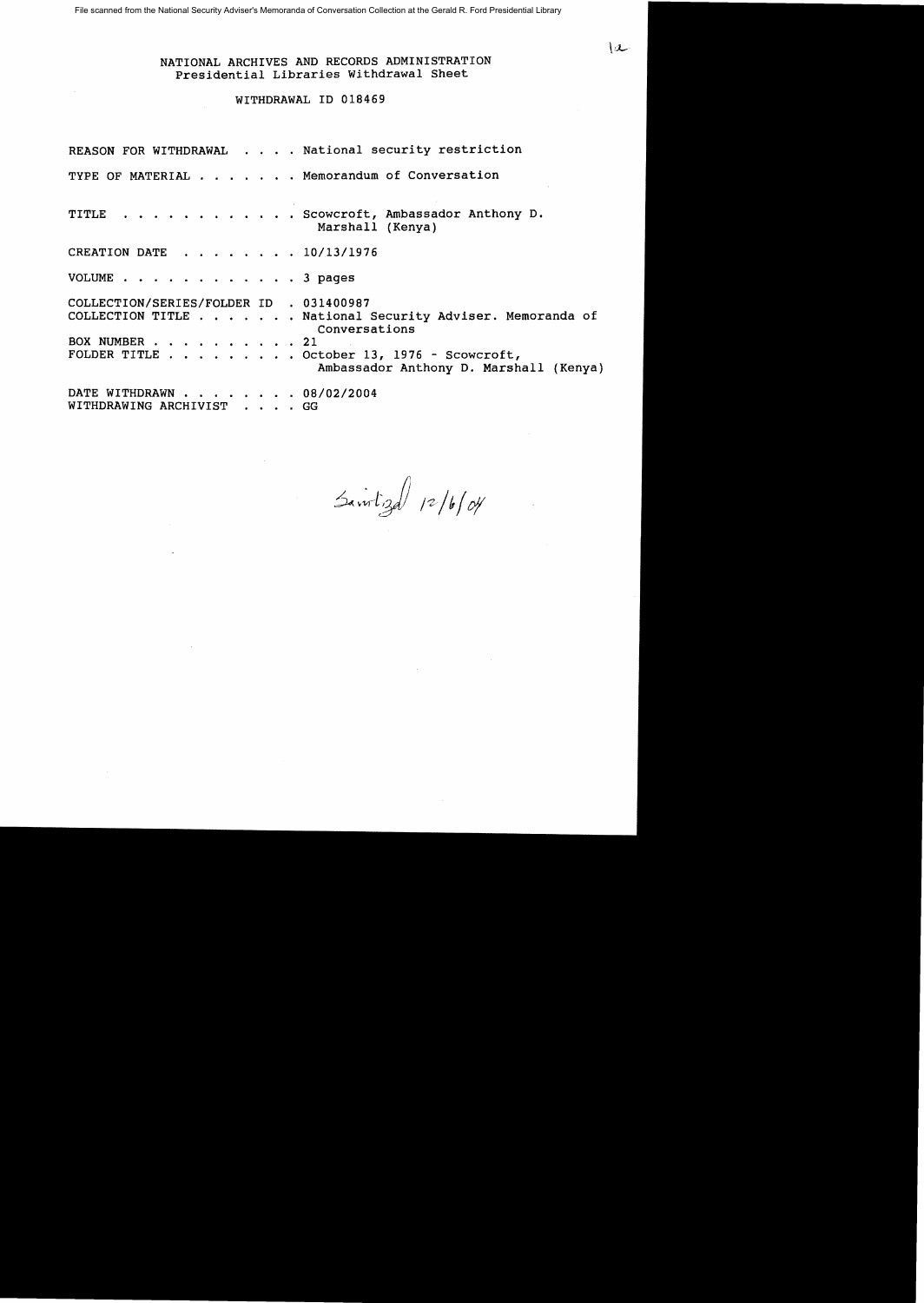Approved For Release 2004/12/06 : NLF-MUC-21-5-1-6 .. - \ .

NATIONAL SECURITY COUNCIL 5766 WASHINGTON, D.C. 20506

6<del>ONFIDENTIAL/ G</del>DS

MEMORANDUM OF CONVERSATION

| PARTICIPANTS: | <b>Brent Scowcroft</b><br>Ambassador Anthony D. Marshall<br>Robert S. Smith |  |  |  |  |
|---------------|-----------------------------------------------------------------------------|--|--|--|--|
| DATE & TIME:  | Wednesday - October 13, 1976<br>$5:45$ p.m.                                 |  |  |  |  |
| PLACE:        | Scowcroft's Office                                                          |  |  |  |  |
| SUBJECT:      | Current Situation in Kenya                                                  |  |  |  |  |

Ambassador Marshall summarized the present security and political situation in Kenya. The GOK very much appreciated our moral support during the Uganda crisis. They believe this brought the Ugandans to the conference table. Ambassador Marshall remains pessimistic, however. about Uganda's capacity for destabilizing Kenya. He does not expect an invasion, but he does see the continu ation and increase of terrorist activities from Uganda. Nevertheless, he thinks that the ultimate threat to Kenya comes from Somaliawith Soviet support. He also sees Tanzania's economic difficulties and political policies affecting Kenya.

Ambas sador Marshall believes that our interests in Kenya are to see the country remain stable. Military and economic aid and political reassurances from us can help. He sees Kenya as a buffer among the East African states and a means of slowing down Soviet penetra tion in East Africa. He believes that continuing stability in Kenya might even turn some of the other countries in the region to Kenya's way of thinking. [Note: Unfortunately, African mtions do not learn economic stability from one another.]

Ambassador Marshall said we have excellent bilateral relations with Kenyatta. Kenyatta is very pleased to be receiving our arms aid

| -CONFIDENTIAL/GDS                                                                        | Presidential Library Review of NSC and DOS Equities is Required |  |  |
|------------------------------------------------------------------------------------------|-----------------------------------------------------------------|--|--|
| DECLASSIFIED, with positions exempt<br>AUTHORITY AAC lexies 12/6/04; State visit 3/13/04 |                                                                 |  |  |
|                                                                                          |                                                                 |  |  |
| $\equiv$ NLF, DATE $\frac{\sqrt{19}}{2}$<br>BY                                           |                                                                 |  |  |

 $\overline{a}$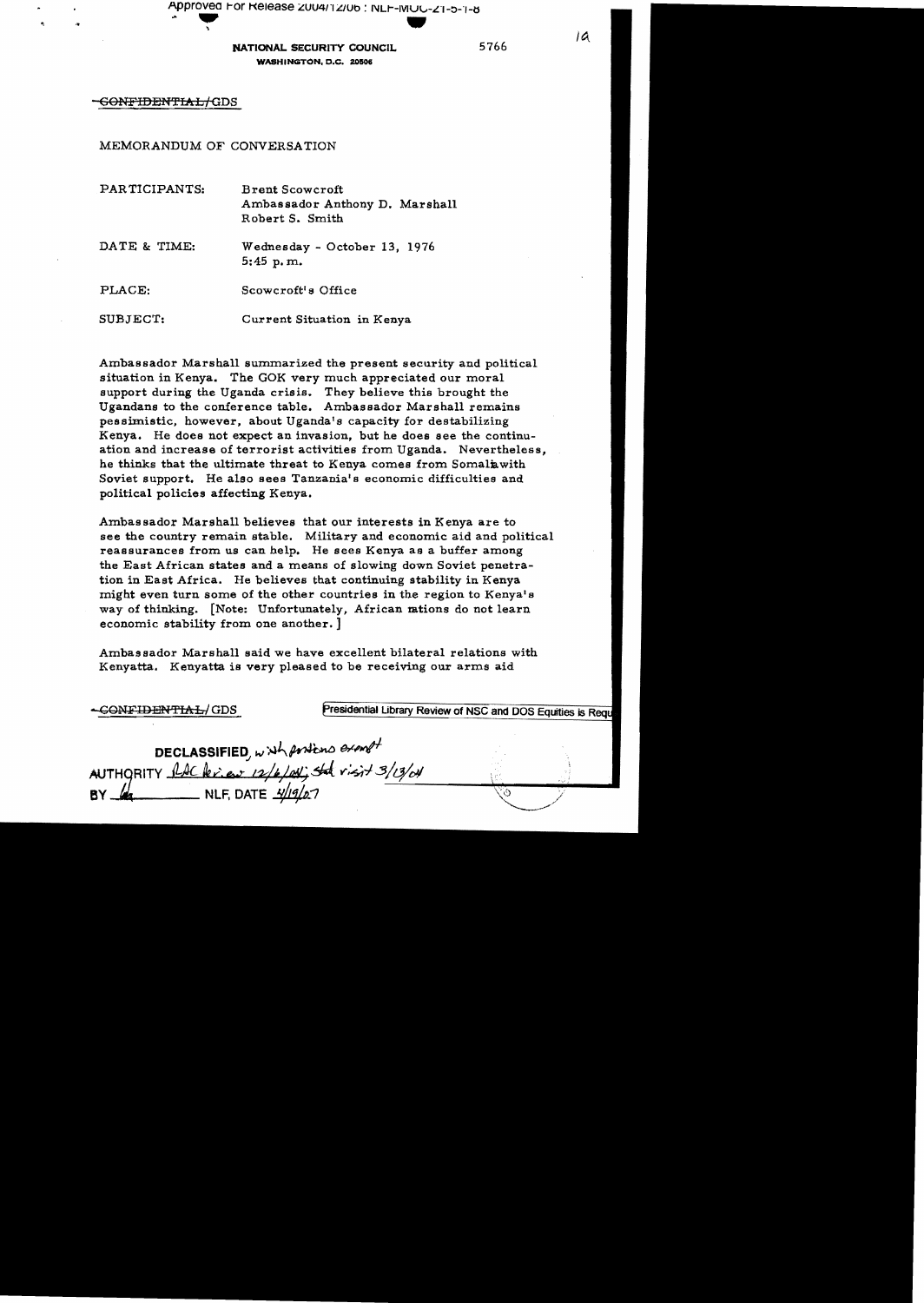Approved For Release 2004/12/06 : NLF-MOG-21-5-1-6 Approved For Release 2004/12/06 : NLF-MOC-21

## -GONFIDENTIAL ~ 2

even though we are one of several suppliers. We have stressed the defensive purpose of our arms aid.

Ambassador Marshall turned over to General Scowcroft a letter from President Kenyatta to President Ford. It covers two principal issues. One is the possibility that the U.S. will provide a "fly past" in Kenya on December 12, Kenya's independence day. This was discussed by Secretary Kissinger when he was in Nairobi in September. General Scowcroft knew of the proposal but did not know whether there would be an aircraft carrier available in the area at the time. If not, he said the planes could be ferried down.

The second important issue in the letter is Kenyatta's prospective visit to the United States. Unfortunately, according to Ambassador Marshall, although Kenyatta knew about the trip in advance of Secretary Kissinger's visit, he had not told his staff about it. The room was full of people when Secretary Kissinger brought it up and the invitation for November 10 drew a laugh from staff members who could not understand the implications of a date which followed our elections. Kenyatta himself did not understand that, in the event that President Ford was defeated, he would still be in office until late January.

General Scowcroft inquired as to Kenyatta' s health and the prospect that he could really travel to the U. S. Ambassador Marshall explained that Kenyatta has a blood dot which occasionally causes total unconsciousness for periods up to one and a half days. This has occurred three times in the past year. The rest of the time Kenyatta is in good health for a man of 84.

Ambassador Marshall noted that a moye to change the constitutional provision for a 90-day Vice Presidential succession when the President dies was squashed. Nevertheless, said Marshall, we should not put all our eggs in Vice. President Moi's basket. There are other potential candidates and so far Kenyatta has not named anyone. [Note: There are indications Kenyatta does not favor Moi. | Marshall said that party elections which are expected in early 1977 (for the first time since 1966) may fill three senior vacancies and thus be a clue to the succession.

As to the post-Kenyatta era, Marshall sees the continuation of civilian government, slightly to the left of the present government. There would be tribal disturbances but the situation would remain stable. There is a good civil service and the Kenyans are interested in main taining foreign investment and a sound economy.

60NFIDENTIAL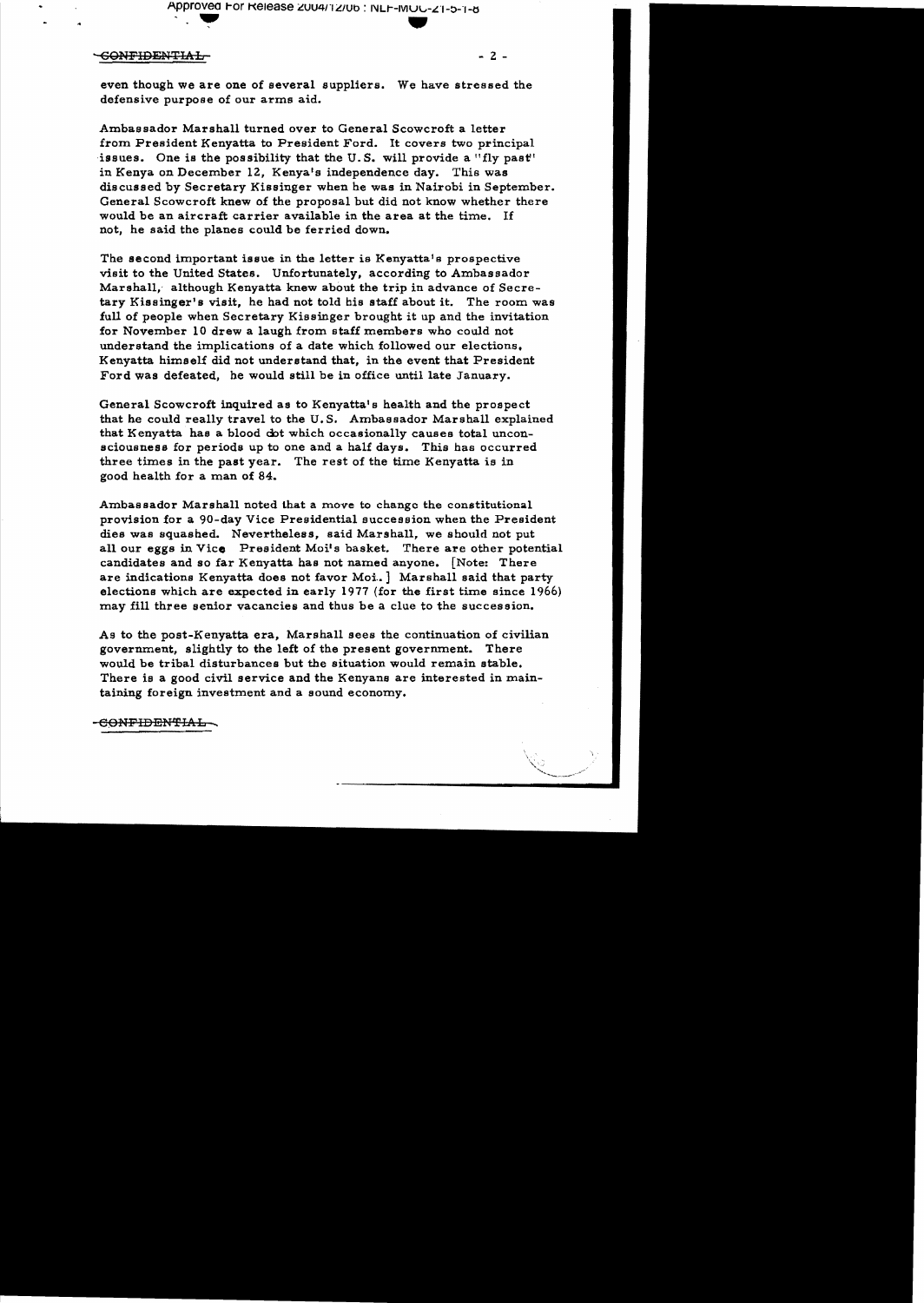Approved For Release 2004/12/06 : NLF-MOU-Z1-5-1-6

## <del>CONFIDENTIAL</del>

 $-3 -$ 

2

General Scowcroft asked about the status of whites in Kenya and Ambassador Marshall replied that they flourish. Scowcroft was impressed.

General Scowcroft asked about the status of the MAP program and Ambassador Marshall said that it was on schedule and the Kenyans were highly satisfied. We have requested the Kenyans to accept a U.S. Defense Attache but we are not pushing it. General Scowcroft agreed that we should not push.

There was a brief discussion of the Seychelles, to which Ambassador Marshall is also accredited. The Ambassador referred to the importance of tourism to those islands.

We are concerned that the Prime Minister, Mancham, is flirting with the Communists.

<del>CONFIDENTIAL</del>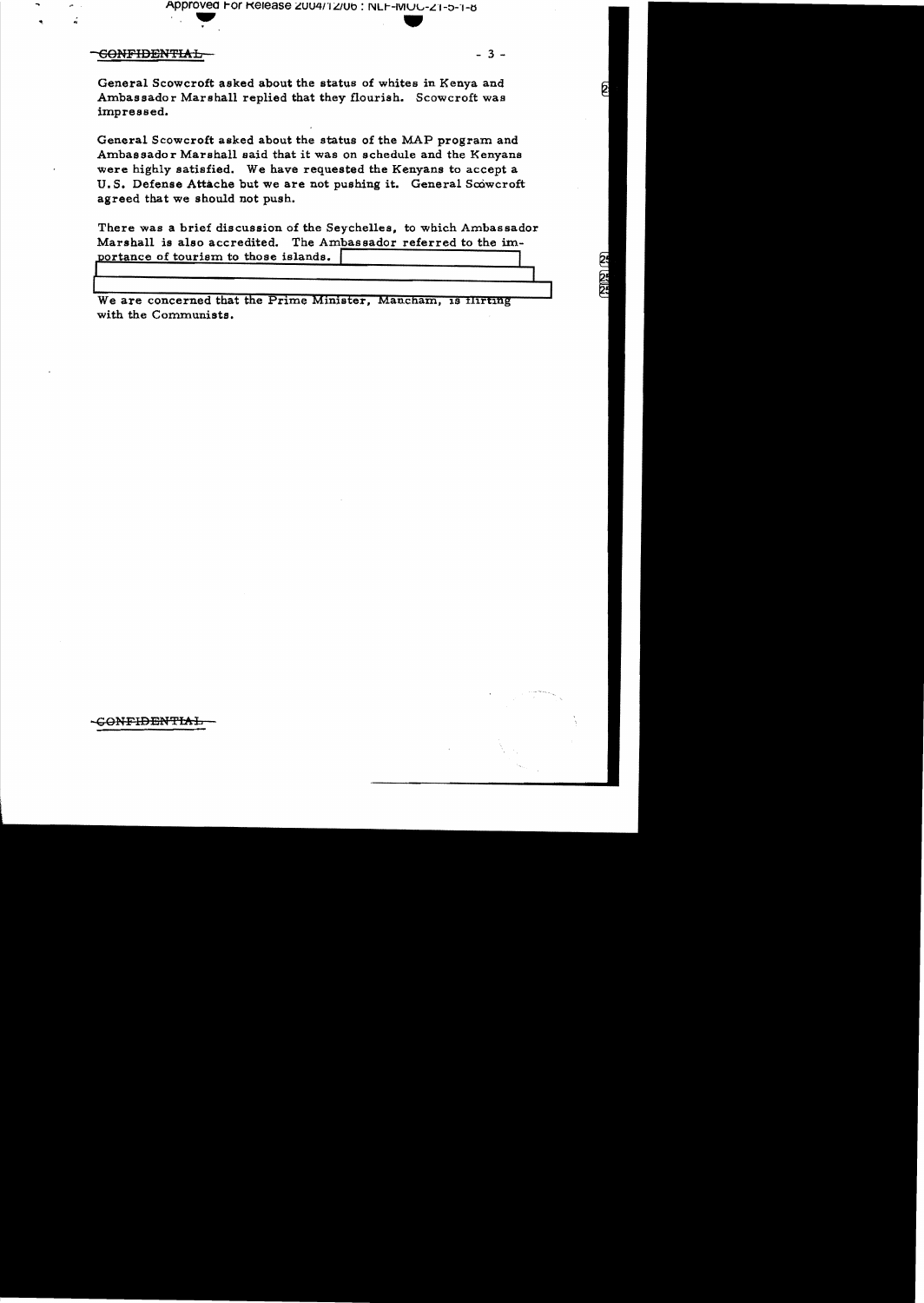MEMORANDUM

## NATIONAL SECURITY COUNCIL 5766

GONFIDENTIAL-/GDS ACTION October 15, 1976 CØWCROFT MEMORANDUM FOR: **BRENT** FROM: Robert  ${\sf S.}$  Smith SUBJECT: Memorandum of Your Conversation with U. S. Ambassador to Kenya, Anthony D. Marshall

The attached draft summary of your October 13 meeting with Ambassador Marshall is forwarded for your approval and decision on appropriate distribution.

 $dR_{100}$ 

Attachment



..cONli'IDENTIAL/GDS

 $4/30/04$